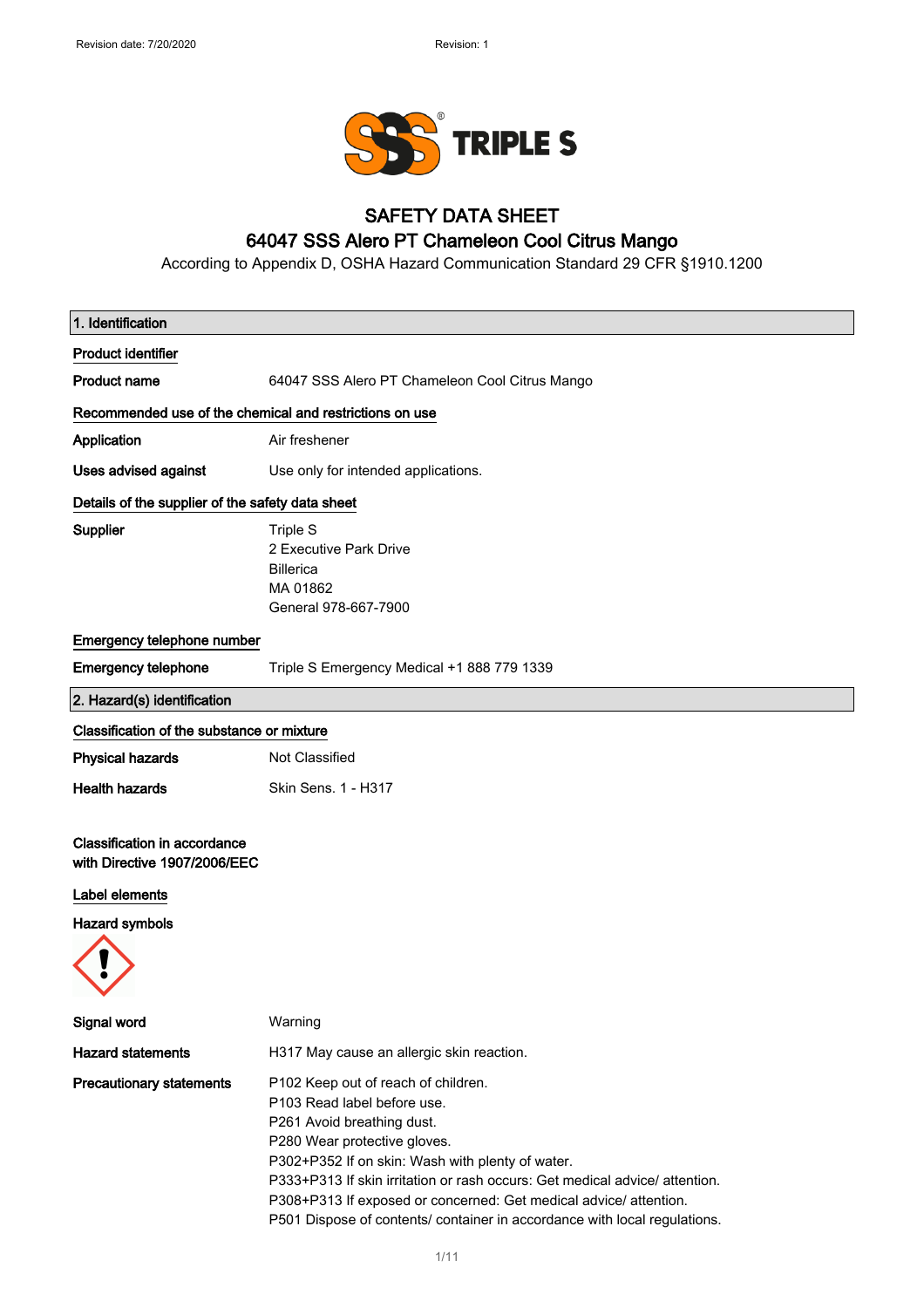Contains citral, Linalool, Eucalyptus Oil (Eucalyptus Globulus Labille), Citrus limon I. burm. f. peel oil, Alpha,alpha-dimethylphenylethyl butyrate, Geraniol, Benzyl salicylate

#### Other hazards

This product does not contain any substances classified as PBT or vPvB.

| 3. Composition/information on ingredients                  |          |
|------------------------------------------------------------|----------|
| <b>Mixtures</b>                                            |          |
| calcium sulfate semi hydrate                               | 30-60%   |
| CAS number: 10034-76-1                                     |          |
|                                                            | 10-30%   |
| Aqua<br>CAS number: 7732-18-5                              |          |
|                                                            |          |
| Polyethylene glycol mono (octylphenyl) ether               | 5-10%    |
| CAS number: 9036-19-5                                      |          |
| citral                                                     | $1 - 5%$ |
| CAS number: 5392-40-5                                      |          |
|                                                            |          |
| triethylene glycol                                         | $1 - 5%$ |
| CAS number: 112-27-6                                       |          |
| dipropylene glycol methyl ether acetate                    | $1 - 5%$ |
| CAS number: 88917-22-0                                     |          |
|                                                            |          |
| ethyl acetoacetate                                         | $1 - 5%$ |
| CAS number: 141-97-9                                       |          |
| Oxydipropanol                                              | $1 - 5%$ |
| CAS number: 25265-71-8                                     |          |
|                                                            | $1 - 5%$ |
| Citrus limon I. burm. f. peel oil<br>CAS number: 8008-57-9 |          |
|                                                            |          |
| 2,6-Dimethyloct-7-en-2-ol                                  | $1 - 5%$ |
| CAS number: 18479-58-8                                     |          |
| Eucalyptus Oil (Eucalyptus Globulus Labille)               | $1 - 5%$ |
| CAS number: 8000-48-4                                      |          |
|                                                            |          |
| Linalool                                                   | $1 - 5%$ |
| CAS number: 78-70-6                                        |          |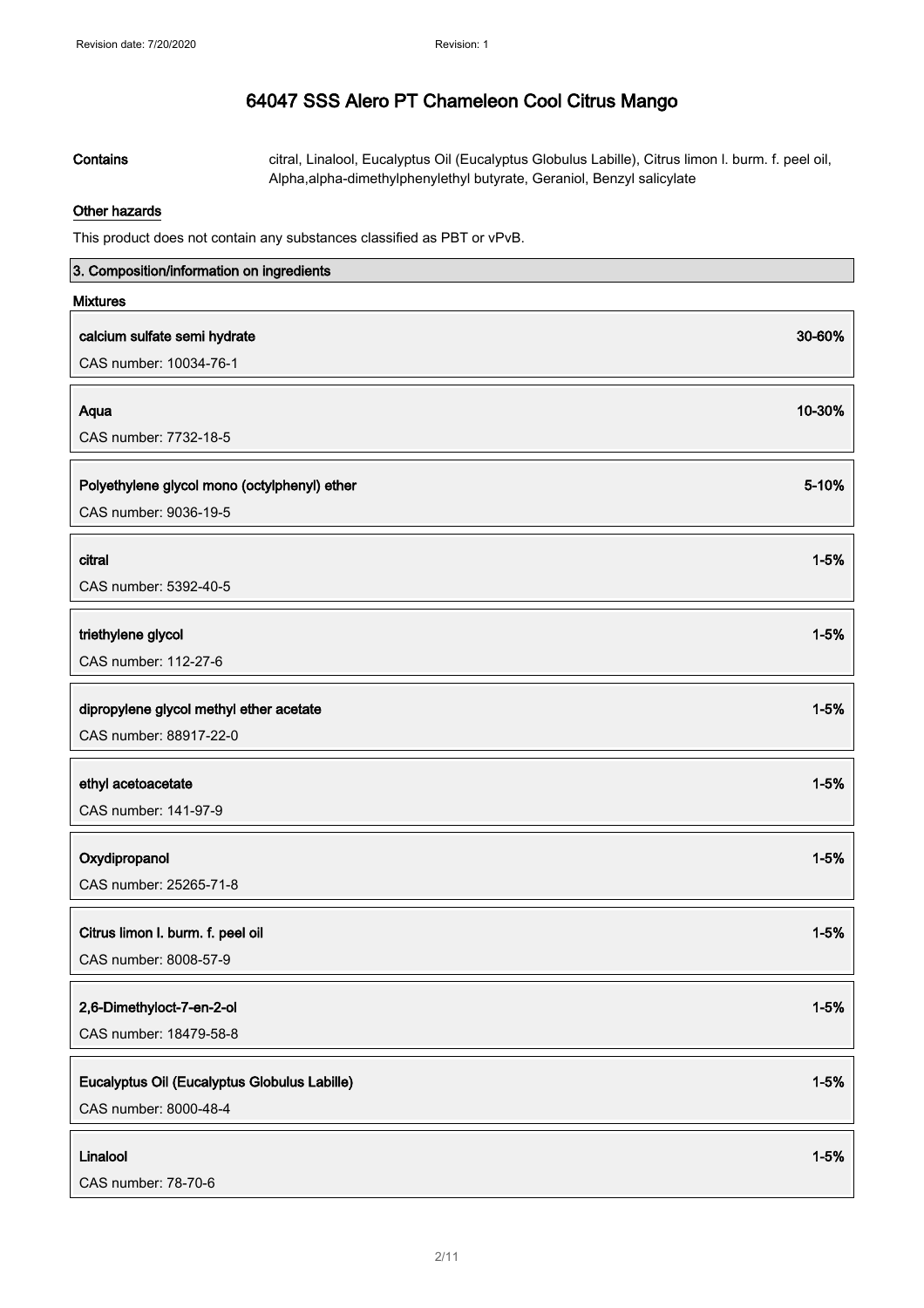| Alpha, alpha-dimethylphenylethyl butyrate<br>CAS number: 10094-34-5 | 1% |
|---------------------------------------------------------------------|----|
| Citronellol<br>CAS number: 106-22-9                                 | 1% |
| Geraniol<br>CAS number: 106-24-1                                    | 1% |
| Carrageenan<br>CAS number: 9000-07-1                                | 1% |
| Decanal<br>CAS number: 112-31-2                                     | 1% |
| Benzyl salicylate<br>CAS number: 118-58-1                           | 1% |
| triacetin<br>CAS number: 102-76-1                                   | 1% |
| 2,6-di-tert-butyl-p-cresol<br>CAS number: 128-37-0                  | 1% |
| Bornan-2-one<br>CAS number: 76-22-2                                 | 1% |

### 4. First-aid measures

### Description of first aid measures

| General information | Get medical attention immediately. Show this Safety Data Sheet to the medical personnel.                                                                                                                                                                                                                                                                                                                                                                                                                                                                                                                                                                                                                           |
|---------------------|--------------------------------------------------------------------------------------------------------------------------------------------------------------------------------------------------------------------------------------------------------------------------------------------------------------------------------------------------------------------------------------------------------------------------------------------------------------------------------------------------------------------------------------------------------------------------------------------------------------------------------------------------------------------------------------------------------------------|
| Inhalation          | Remove affected person from source of contamination. Move affected person to fresh air and<br>keep warm and at rest in a position comfortable for breathing. Maintain an open airway.<br>Loosen tight clothing such as collar, tie or belt. When breathing is difficult, properly trained<br>personnel may assist affected person by administering oxygen. Place unconscious person on<br>their side in the recovery position and ensure breathing can take place.                                                                                                                                                                                                                                                 |
| Ingestion           | Rinse mouth thoroughly with water. Remove any dentures. Give a few small glasses of water<br>or milk to drink. Stop if the affected person feels sick as vomiting may be dangerous. Do not<br>induce vomiting unless under the direction of medical personnel. If vomiting occurs, the head<br>should be kept low so that vomit does not enter the lungs. Never give anything by mouth to an<br>unconscious person. Move affected person to fresh air and keep warm and at rest in a<br>position comfortable for breathing. Place unconscious person on their side in the recovery<br>position and ensure breathing can take place. Maintain an open airway. Loosen tight clothing<br>such as collar, tie or belt. |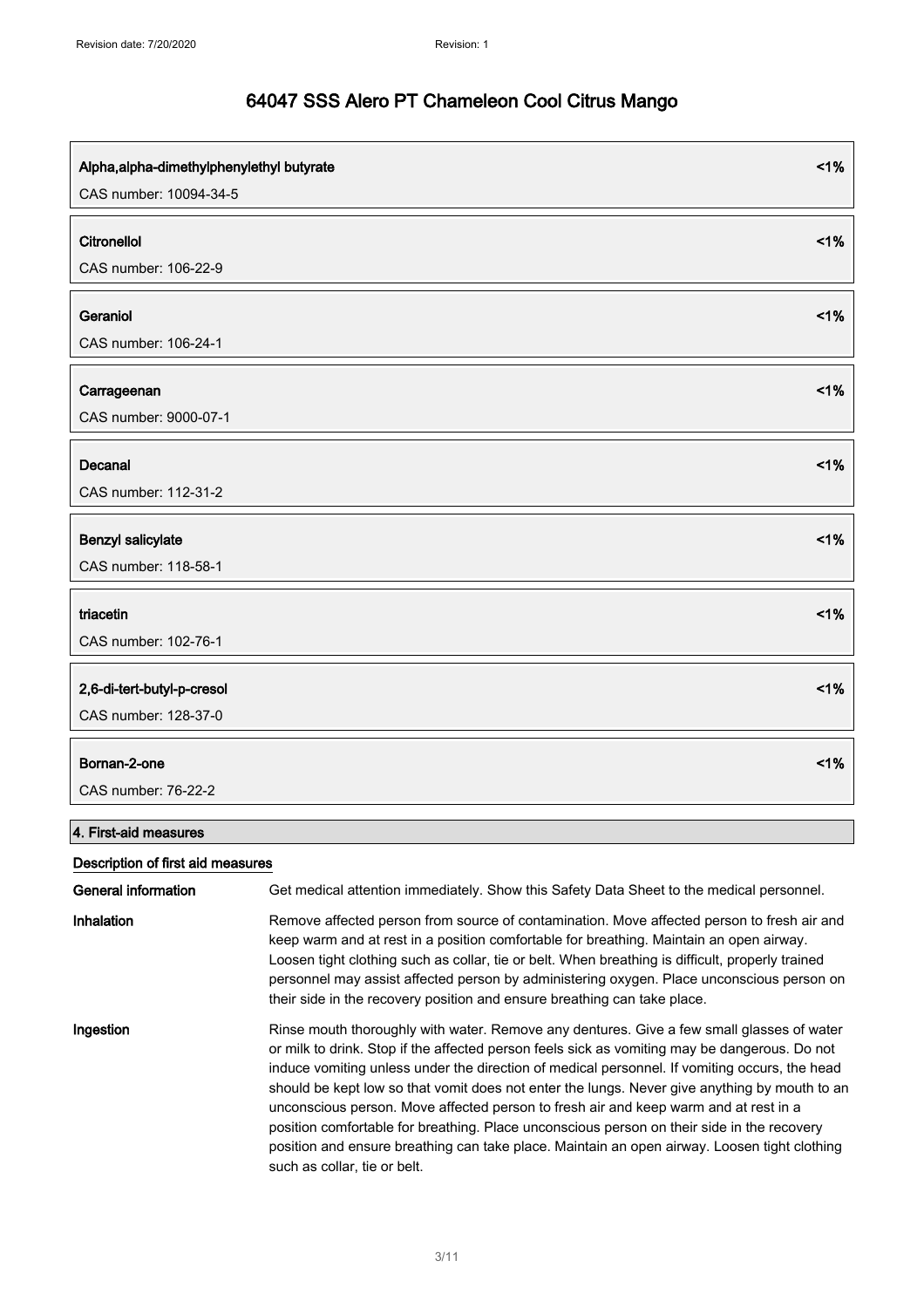| <b>Skin Contact</b>                                   | It is important to remove the substance from the skin immediately. In the event of any<br>sensitization symptoms developing, ensure further exposure is avoided. Remove<br>contamination with soap and water or recognized skin cleansing agent. Get medical attention<br>if symptoms are severe or persist after washing. |
|-------------------------------------------------------|----------------------------------------------------------------------------------------------------------------------------------------------------------------------------------------------------------------------------------------------------------------------------------------------------------------------------|
| Eye contact                                           | Rinse immediately with plenty of water. Remove any contact lenses and open eyelids wide<br>apart. Continue to rinse for at least 10 minutes.                                                                                                                                                                               |
| <b>Protection of first aiders</b>                     | First aid personnel should wear appropriate protective equipment during any rescue.                                                                                                                                                                                                                                        |
|                                                       | Most important symptoms and effects, both acute and delayed                                                                                                                                                                                                                                                                |
| <b>General information</b>                            | See Section 11 for additional information on health hazards. The severity of the symptoms<br>described will vary dependent on the concentration and the length of exposure.                                                                                                                                                |
| Inhalation                                            | Symptoms following overexposure may include the following: Irritation of nose, throat and<br>airway. Headache.                                                                                                                                                                                                             |
| Ingestion                                             | May cause sensitization or allergic reactions in sensitive individuals.                                                                                                                                                                                                                                                    |
| Skin contact                                          | May cause skin sensitization or allergic reactions in sensitive individuals. Prolonged contact<br>may cause dryness of the skin.                                                                                                                                                                                           |
| Eye contact                                           | No specific symptoms known.                                                                                                                                                                                                                                                                                                |
|                                                       | Indication of immediate medical attention and special treatment needed                                                                                                                                                                                                                                                     |
| Notes for the doctor                                  | Treat symptomatically. May cause sensitization or allergic reactions in sensitive individuals.                                                                                                                                                                                                                             |
| 5. Fire-fighting measures                             |                                                                                                                                                                                                                                                                                                                            |
| <b>Extinguishing media</b>                            |                                                                                                                                                                                                                                                                                                                            |
| Suitable extinguishing media                          | The product is not flammable. Extinguish with alcohol-resistant foam, carbon dioxide, dry<br>powder or water fog. Use fire-extinguishing media suitable for the surrounding fire.                                                                                                                                          |
| Unsuitable extinguishing<br>media                     | Do not use water jet as an extinguisher, as this will spread the fire.                                                                                                                                                                                                                                                     |
| Special hazards arising from the substance or mixture |                                                                                                                                                                                                                                                                                                                            |
| Specific hazards                                      | None known.                                                                                                                                                                                                                                                                                                                |
| Hazardous combustion<br>products                      | Thermal decomposition or combustion products may include the following substances:<br>Harmful gases or vapors.                                                                                                                                                                                                             |
| Advice for firefighters                               |                                                                                                                                                                                                                                                                                                                            |
| Protective actions during<br>firefighting             | Avoid breathing fire gases or vapors.                                                                                                                                                                                                                                                                                      |
| Special protective equipment<br>for firefighters      | Use protective equipment appropriate for surrounding materials. Standard Firefighter's<br>clothing including helmets, protective boots and gloves will provide a basic level of protection<br>for chemical incidents.                                                                                                      |
| 6. Accidental release measures                        |                                                                                                                                                                                                                                                                                                                            |
|                                                       | Personal precautions, protective equipment and emergency procedures                                                                                                                                                                                                                                                        |
| <b>Personal precautions</b>                           | No action shall be taken without appropriate training or involving any personal risk. Wear<br>protective clothing as described in Section 8 of this safety data sheet. Follow precautions for<br>safe handling described in this safety data sheet. Ensure procedures and training for                                     |

emergency decontamination and disposal are in place. Avoid contact with skin and eyes.

Environmental precautions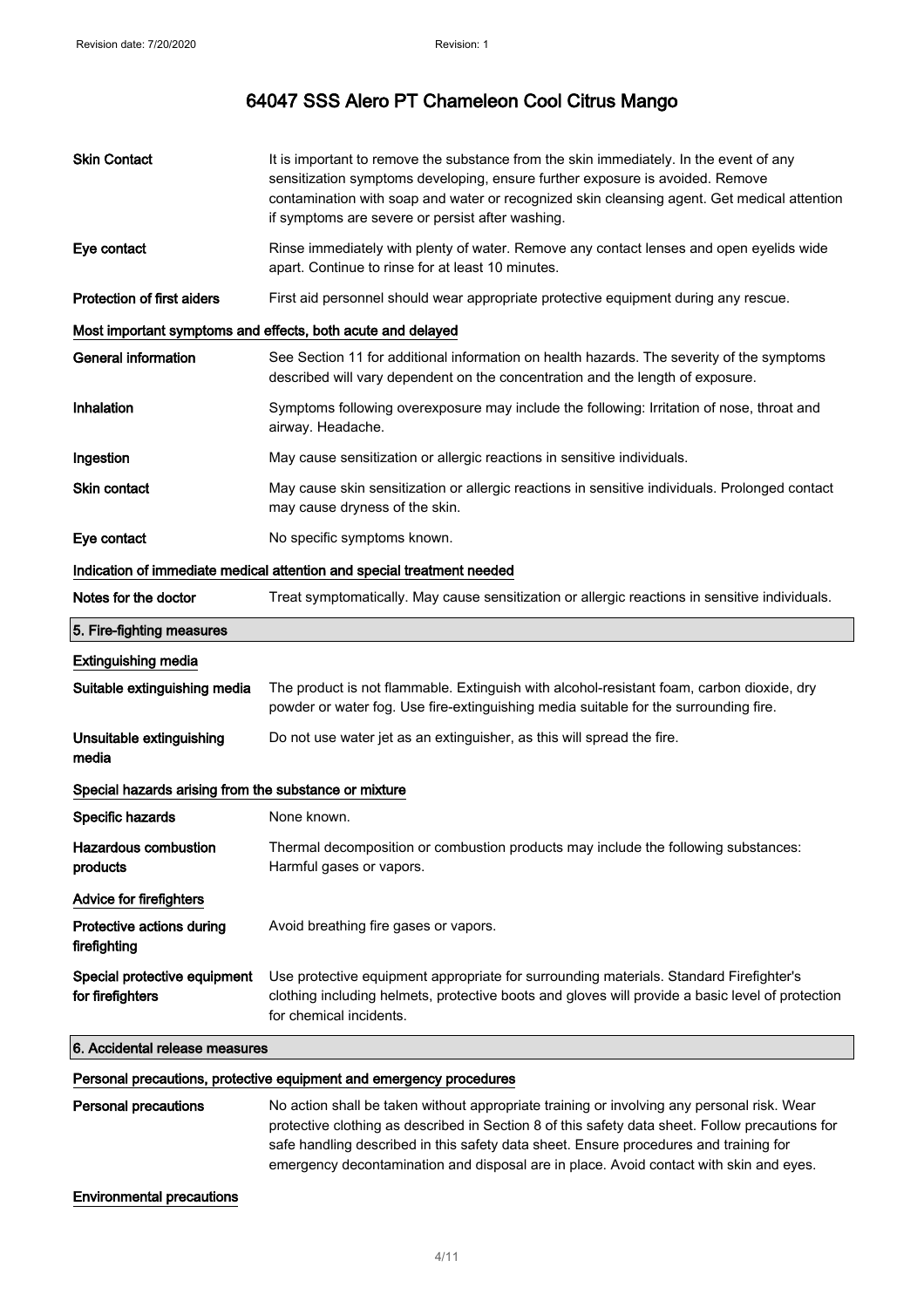| <b>Environmental precautions</b>                             | Avoid discharge into drains or watercourses or onto the ground. Avoid discharge to the<br>aquatic environment.                                                                                                                                                                                                                                                                                                                                                                                          |  |
|--------------------------------------------------------------|---------------------------------------------------------------------------------------------------------------------------------------------------------------------------------------------------------------------------------------------------------------------------------------------------------------------------------------------------------------------------------------------------------------------------------------------------------------------------------------------------------|--|
| Methods and material for containment and cleaning up         |                                                                                                                                                                                                                                                                                                                                                                                                                                                                                                         |  |
| Methods for cleaning up                                      | Wear protective clothing as described in Section 8 of this safety data sheet. Clear up spills<br>immediately and dispose of waste safely. Collect spillage with a shovel and broom, or similar<br>and reuse, if possible. Collect and place in suitable waste disposal containers and seal<br>securely. Flush contaminated area with plenty of water. Wash thoroughly after dealing with a<br>spillage. Dangerous for the environment. Do not empty into drains. For waste disposal, see<br>Section 13. |  |
| Reference to other sections                                  | For personal protection, see Section 8. See Section 11 for additional information on health<br>hazards. See Section 12 for additional information on ecological hazards. For waste disposal,<br>see Section 13.                                                                                                                                                                                                                                                                                         |  |
| 7. Handling and storage                                      |                                                                                                                                                                                                                                                                                                                                                                                                                                                                                                         |  |
| Precautions for safe handling                                |                                                                                                                                                                                                                                                                                                                                                                                                                                                                                                         |  |
| <b>Usage precautions</b>                                     | Read and follow manufacturer's recommendations. Wear protective clothing as described in<br>Section 8 of this safety data sheet. Keep away from food, drink and animal feeding stuffs.<br>Keep container tightly sealed when not in use. Avoid discharge to the aquatic environment.<br>Do not handle until all safety precautions have been read and understood.                                                                                                                                       |  |
| Advice on general<br>occupational hygiene                    | Wash promptly if skin becomes contaminated. Take off contaminated clothing and wash<br>before reuse. Wash contaminated clothing before reuse. Do not eat, drink or smoke when<br>using this product. Wash at the end of each work shift and before eating, smoking and using<br>the toilet.                                                                                                                                                                                                             |  |
| Conditions for safe storage, including any incompatibilities |                                                                                                                                                                                                                                                                                                                                                                                                                                                                                                         |  |
| Storage precautions                                          | Keep only in the original container. Keep container tightly closed, in a cool, well ventilated<br>place. Keep containers upright. Protect containers from damage.                                                                                                                                                                                                                                                                                                                                       |  |
| Storage class                                                | Miscellaneous hazardous material storage.                                                                                                                                                                                                                                                                                                                                                                                                                                                               |  |
| Specific end uses(s)                                         |                                                                                                                                                                                                                                                                                                                                                                                                                                                                                                         |  |
| Specific end use(s)                                          | The identified uses for this product are detailed in Section 1.                                                                                                                                                                                                                                                                                                                                                                                                                                         |  |
| 8. Exposure controls/Personal protection                     |                                                                                                                                                                                                                                                                                                                                                                                                                                                                                                         |  |
| <b>Control parameters</b>                                    |                                                                                                                                                                                                                                                                                                                                                                                                                                                                                                         |  |
| Occupational exposure limits                                 |                                                                                                                                                                                                                                                                                                                                                                                                                                                                                                         |  |
| 2,6-di-tert-butyl-p-cresol                                   |                                                                                                                                                                                                                                                                                                                                                                                                                                                                                                         |  |

Long-term exposure limit (8-hour TWA): ACGIH 2 mg/m<sup>3</sup> inhalable fraction and vapor A4

#### Bornan-2-one

Long-term exposure limit (8-hour TWA): ACGIH 2 ppm 12 mg/m<sup>3</sup> Short-term exposure limit (15-minute): ACGIH 3 ppm 19 mg/m<sup>3</sup>

A4 Long-term exposure limit (8-hour TWA): OSHA 2 mg/m<sup>3</sup> ACGIH = American Conference of Governmental Industrial Hygienists. A4 = Not Classifiable as a Human Carcinogen. OSHA = Occupational Safety and Health Administration.

#### Ingredient

#### Bornan-2-one (CAS: 76-22-2)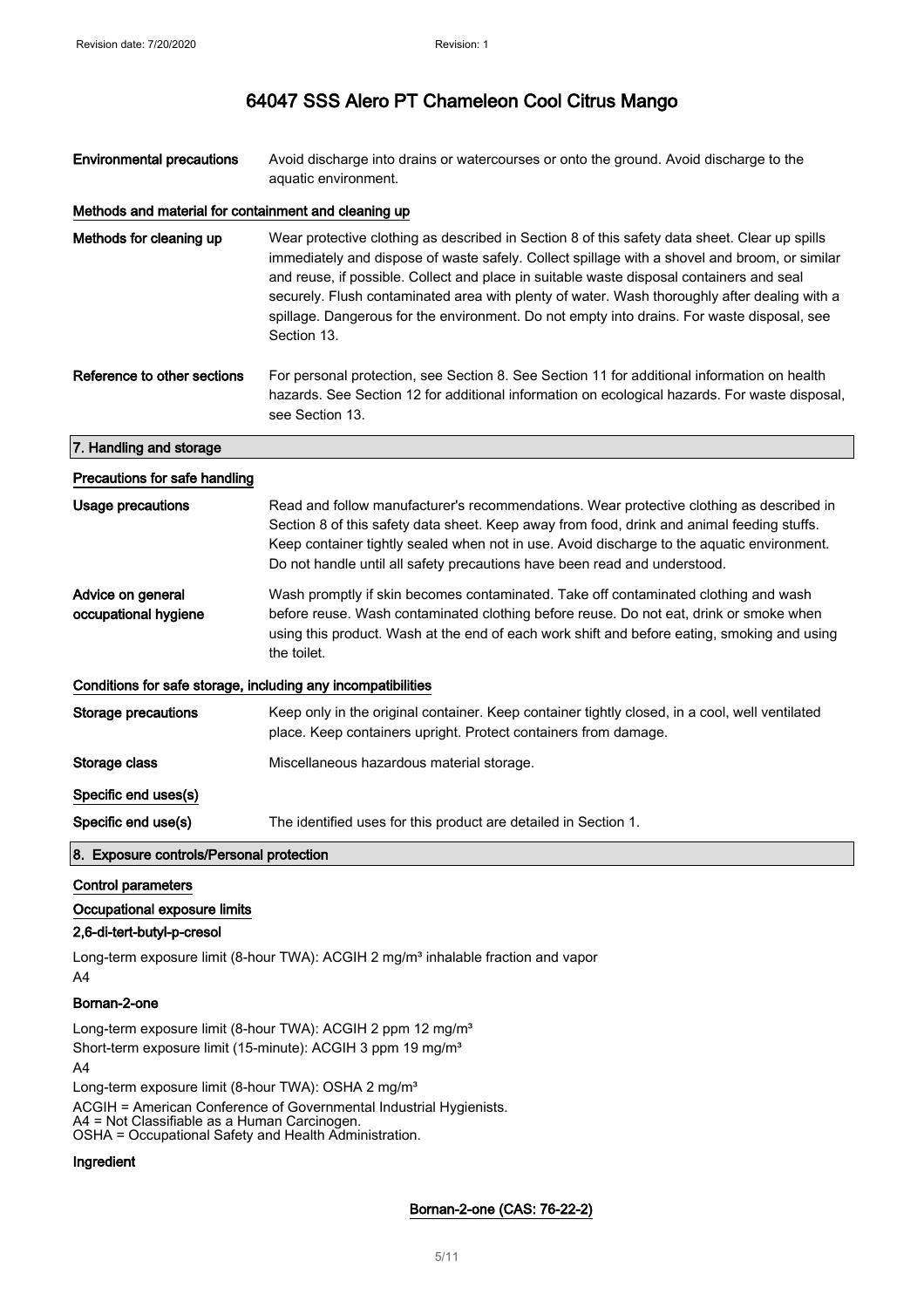Immediate danger to life and health 200 mg/m³

#### Exposure controls

#### Protective equipment

| Appropriate engineering<br>controls       | Provide adequate ventilation. Personal, workplace environment or biological monitoring may<br>be required to determine the effectiveness of the ventilation or other control measures and/or<br>the necessity to use respiratory protective equipment. Use process enclosures, local exhaust<br>ventilation or other engineering controls as the primary means to minimize worker exposure.<br>Personal protective equipment should only be used if worker exposure cannot be controlled<br>adequately by the engineering control measures. Ensure control measures are regularly<br>inspected and maintained. Ensure operatives are trained to minimize exposure.                                                                          |
|-------------------------------------------|---------------------------------------------------------------------------------------------------------------------------------------------------------------------------------------------------------------------------------------------------------------------------------------------------------------------------------------------------------------------------------------------------------------------------------------------------------------------------------------------------------------------------------------------------------------------------------------------------------------------------------------------------------------------------------------------------------------------------------------------|
| Eye/face protection                       | Eyewear complying with an approved standard should be worn if a risk assessment indicates<br>eye contact is possible. Personal protective equipment for eye and face protection should<br>comply with OSHA 1910.133.                                                                                                                                                                                                                                                                                                                                                                                                                                                                                                                        |
| Hand protection                           | Chemical-resistant, impervious gloves complying with an approved standard should be worn if<br>a risk assessment indicates skin contact is possible. The most suitable glove should be<br>chosen in consultation with the glove supplier/manufacturer, who can provide information<br>about the breakthrough time of the glove material. To protect hands from chemicals, gloves<br>should comply with OSHA 1910.138 and be demonstrated to be impervious to the chemical<br>and resist degradation. Considering the data specified by the glove manufacturer, check<br>during use that the gloves are retaining their protective properties and change them as soon<br>as any deterioration is detected. Frequent changes are recommended. |
| Other skin and body<br>protection         | Appropriate footwear and additional protective clothing complying with an approved standard<br>should be worn if a risk assessment indicates skin contamination is possible.                                                                                                                                                                                                                                                                                                                                                                                                                                                                                                                                                                |
| Hygiene measures                          | Provide eyewash station and safety shower. Contaminated work clothing should not be<br>allowed out of the workplace. Wash contaminated clothing before reuse. Clean equipment<br>and the work area every day. Good personal hygiene procedures should be implemented.<br>Wash at the end of each work shift and before eating, smoking and using the toilet. When<br>using do not eat, drink or smoke. Preventive industrial medical examinations should be carried<br>out. Warn cleaning personnel of any hazardous properties of the product.                                                                                                                                                                                             |
| <b>Respiratory protection</b>             | Respiratory protection complying with an approved standard should be worn if a risk<br>assessment indicates inhalation of contaminants is possible. Ensure all respiratory protective<br>equipment is suitable for its intended use and is NIOSH approved. Check that the respirator<br>fits tightly and the filter is changed regularly. Gas and combination filter cartridges should<br>comply with OSHA 1910.134. Full face mask respirators with replaceable filter cartridges<br>should comply with OSHA 1910.134. Half mask and quarter mask respirators with replaceable<br>filter cartridges should comply with OSHA 1910.134.                                                                                                      |
| <b>Environmental exposure</b><br>controls | Keep container tightly sealed when not in use. Emissions from ventilation or work process<br>equipment should be checked to ensure they comply with the requirements of environmental<br>protection legislation.                                                                                                                                                                                                                                                                                                                                                                                                                                                                                                                            |
| 9. Physical and chemical properties       |                                                                                                                                                                                                                                                                                                                                                                                                                                                                                                                                                                                                                                                                                                                                             |

#### Information on basic physical and chemical properties

| Appearance | Solid.           |
|------------|------------------|
| Color      | White/off-white. |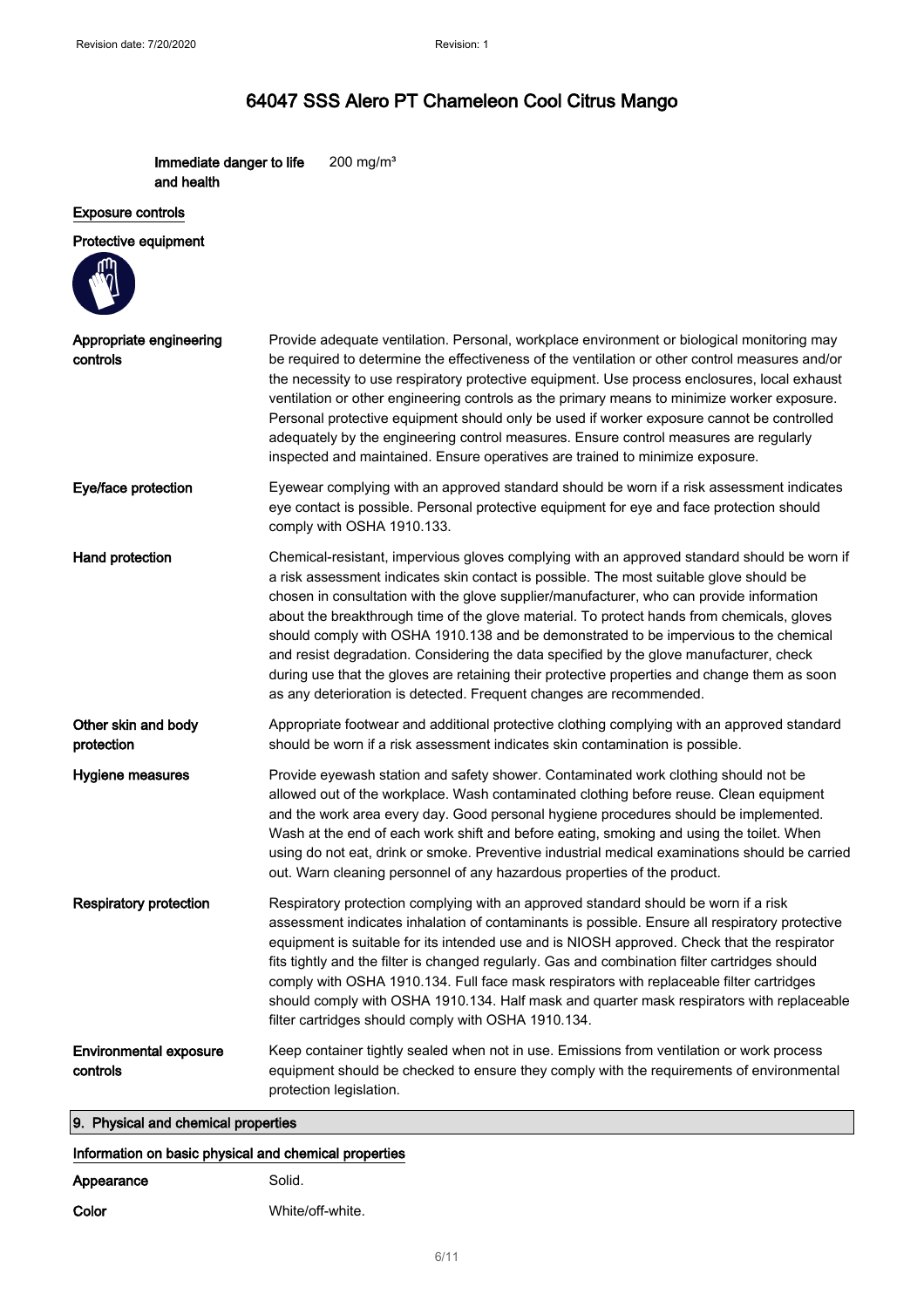| Odor                                                        | Characteristic.                                                                                                                                                        |
|-------------------------------------------------------------|------------------------------------------------------------------------------------------------------------------------------------------------------------------------|
| <b>Odor threshold</b>                                       | Not determined.                                                                                                                                                        |
| pH                                                          | Not applicable.                                                                                                                                                        |
| <b>Melting point</b>                                        | Not determined.                                                                                                                                                        |
| Initial boiling point and range                             | $>100^{\circ}$ C                                                                                                                                                       |
| Flash point                                                 | $>100^{\circ}$ C                                                                                                                                                       |
| <b>Evaporation rate</b>                                     | Not applicable.                                                                                                                                                        |
| Flammability (solid, gas)                                   | Not determined.                                                                                                                                                        |
| Upper/lower flammability or<br>explosive limits             | Not determined.                                                                                                                                                        |
| Vapor pressure                                              | 2 hPa @ 20°C                                                                                                                                                           |
| <b>Relative density</b>                                     | Not determined.                                                                                                                                                        |
| Solubility(ies)                                             | Insoluble in water.                                                                                                                                                    |
| <b>Partition coefficient</b>                                | Not determined.                                                                                                                                                        |
| <b>Viscosity</b>                                            | Not applicable.                                                                                                                                                        |
| Volatile organic compound                                   | Not applicable.                                                                                                                                                        |
| Organic solvents                                            | 6.7%                                                                                                                                                                   |
| 10. Stability and reactivity                                |                                                                                                                                                                        |
| Reactivity                                                  | There are no known reactivity hazards associated with this product.                                                                                                    |
|                                                             |                                                                                                                                                                        |
| <b>Stability</b>                                            | Stable at normal ambient temperatures and when used as recommended. Stable under the<br>prescribed storage conditions.                                                 |
| Possibility of hazardous<br>reactions                       | No potentially hazardous reactions known.                                                                                                                              |
| <b>Conditions to avoid</b>                                  | There are no known conditions that are likely to result in a hazardous situation.                                                                                      |
| Materials to avoid                                          | No specific material or group of materials is likely to react with the product to produce a<br>hazardous situation.                                                    |
| Hazardous decomposition<br>products                         | Does not decompose when used and stored as recommended. Thermal decomposition or<br>combustion products may include the following substances: Harmful gases or vapors. |
| 11. Toxicological information                               |                                                                                                                                                                        |
| Information on toxicological effects                        |                                                                                                                                                                        |
| Acute toxicity - oral                                       |                                                                                                                                                                        |
| Notes (oral LD <sub>50</sub> )                              | Based on available data the classification criteria are not met.                                                                                                       |
| Acute toxicity - dermal<br>Notes (dermal LD <sub>50</sub> ) | Based on available data the classification criteria are not met.                                                                                                       |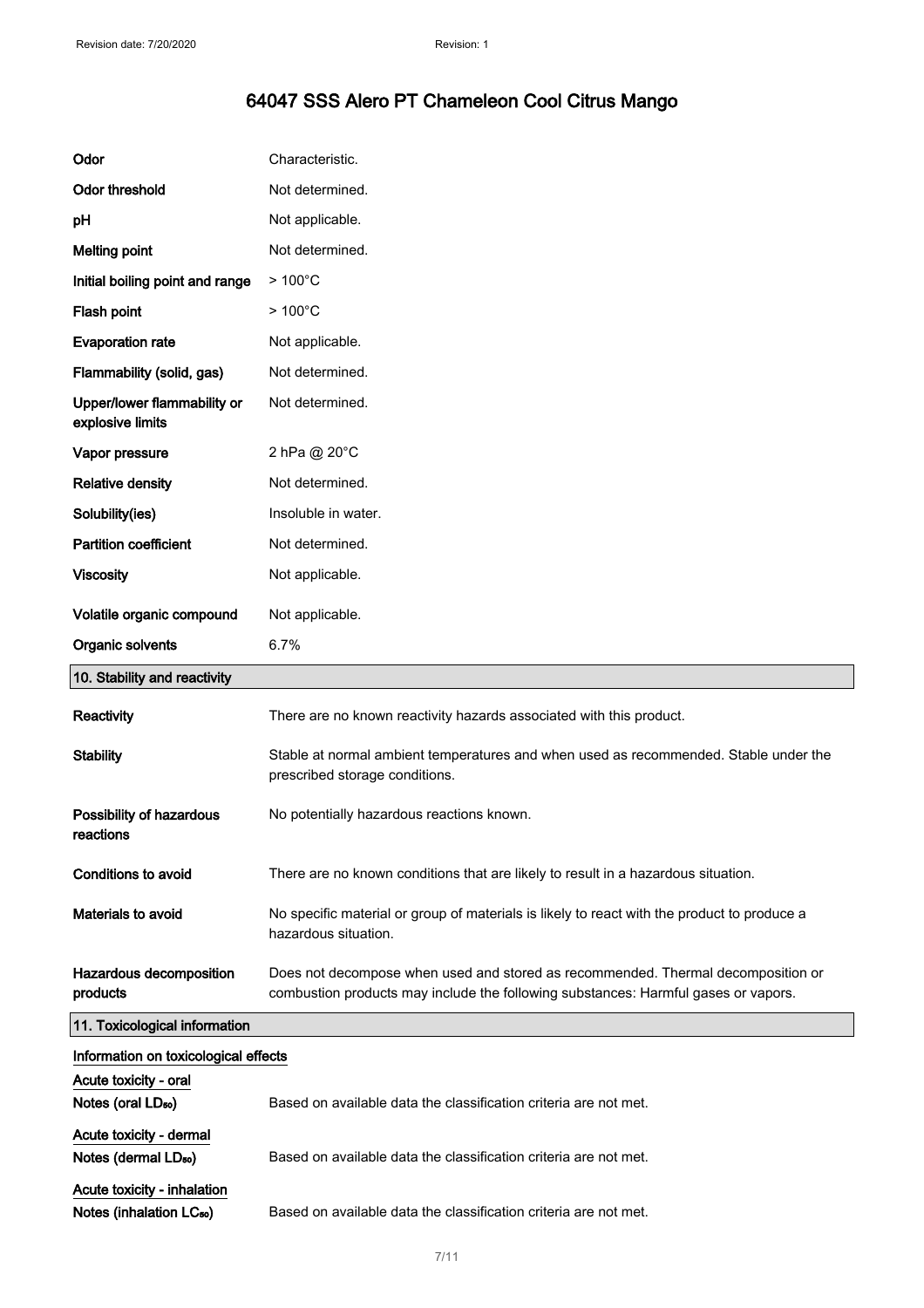| Animal data<br>Based on available data the classification criteria are not met.<br>Serious eye damage/irritation<br>Serious eye damage/irritation<br>Based on available data the classification criteria are not met.<br><b>Respiratory sensitization</b><br><b>Respiratory sensitization</b><br>Based on available data the classification criteria are not met.<br><b>Skin sensitization</b><br><b>Skin sensitization</b><br>May cause skin sensitization or allergic reactions in sensitive individuals.<br>Germ cell mutagenicity<br>Genotoxicity - in vitro<br>Based on available data the classification criteria are not met.<br>Carcinogenicity<br>Based on available data the classification criteria are not met.<br>Carcinogenicity<br><b>IARC carcinogenicity</b><br>Contains a substance which may be potentially carcinogenic. IARC Group 3 Not classifiable<br>as to its carcinogenicity to humans.<br>Reproductive toxicity<br>Reproductive toxicity - fertility<br>Based on available data the classification criteria are not met.<br>Reproductive toxicity -<br>Based on available data the classification criteria are not met.<br>development<br>Specific target organ toxicity - single exposure<br>STOT - single exposure<br>Not classified as a specific target organ toxicant after a single exposure.<br>Specific target organ toxicity - repeated exposure<br>STOT - repeated exposure<br>Not classified as a specific target organ toxicant after repeated exposure.<br><b>Aspiration hazard</b><br>Aspiration hazard<br>Not relevant. Solid.<br><b>General information</b><br>The severity of the symptoms described will vary dependent on the concentration and the |
|----------------------------------------------------------------------------------------------------------------------------------------------------------------------------------------------------------------------------------------------------------------------------------------------------------------------------------------------------------------------------------------------------------------------------------------------------------------------------------------------------------------------------------------------------------------------------------------------------------------------------------------------------------------------------------------------------------------------------------------------------------------------------------------------------------------------------------------------------------------------------------------------------------------------------------------------------------------------------------------------------------------------------------------------------------------------------------------------------------------------------------------------------------------------------------------------------------------------------------------------------------------------------------------------------------------------------------------------------------------------------------------------------------------------------------------------------------------------------------------------------------------------------------------------------------------------------------------------------------------------------------------------------------------------------------------------------|
|                                                                                                                                                                                                                                                                                                                                                                                                                                                                                                                                                                                                                                                                                                                                                                                                                                                                                                                                                                                                                                                                                                                                                                                                                                                                                                                                                                                                                                                                                                                                                                                                                                                                                                    |
|                                                                                                                                                                                                                                                                                                                                                                                                                                                                                                                                                                                                                                                                                                                                                                                                                                                                                                                                                                                                                                                                                                                                                                                                                                                                                                                                                                                                                                                                                                                                                                                                                                                                                                    |
|                                                                                                                                                                                                                                                                                                                                                                                                                                                                                                                                                                                                                                                                                                                                                                                                                                                                                                                                                                                                                                                                                                                                                                                                                                                                                                                                                                                                                                                                                                                                                                                                                                                                                                    |
|                                                                                                                                                                                                                                                                                                                                                                                                                                                                                                                                                                                                                                                                                                                                                                                                                                                                                                                                                                                                                                                                                                                                                                                                                                                                                                                                                                                                                                                                                                                                                                                                                                                                                                    |
|                                                                                                                                                                                                                                                                                                                                                                                                                                                                                                                                                                                                                                                                                                                                                                                                                                                                                                                                                                                                                                                                                                                                                                                                                                                                                                                                                                                                                                                                                                                                                                                                                                                                                                    |
|                                                                                                                                                                                                                                                                                                                                                                                                                                                                                                                                                                                                                                                                                                                                                                                                                                                                                                                                                                                                                                                                                                                                                                                                                                                                                                                                                                                                                                                                                                                                                                                                                                                                                                    |
|                                                                                                                                                                                                                                                                                                                                                                                                                                                                                                                                                                                                                                                                                                                                                                                                                                                                                                                                                                                                                                                                                                                                                                                                                                                                                                                                                                                                                                                                                                                                                                                                                                                                                                    |
|                                                                                                                                                                                                                                                                                                                                                                                                                                                                                                                                                                                                                                                                                                                                                                                                                                                                                                                                                                                                                                                                                                                                                                                                                                                                                                                                                                                                                                                                                                                                                                                                                                                                                                    |
|                                                                                                                                                                                                                                                                                                                                                                                                                                                                                                                                                                                                                                                                                                                                                                                                                                                                                                                                                                                                                                                                                                                                                                                                                                                                                                                                                                                                                                                                                                                                                                                                                                                                                                    |
|                                                                                                                                                                                                                                                                                                                                                                                                                                                                                                                                                                                                                                                                                                                                                                                                                                                                                                                                                                                                                                                                                                                                                                                                                                                                                                                                                                                                                                                                                                                                                                                                                                                                                                    |
|                                                                                                                                                                                                                                                                                                                                                                                                                                                                                                                                                                                                                                                                                                                                                                                                                                                                                                                                                                                                                                                                                                                                                                                                                                                                                                                                                                                                                                                                                                                                                                                                                                                                                                    |
|                                                                                                                                                                                                                                                                                                                                                                                                                                                                                                                                                                                                                                                                                                                                                                                                                                                                                                                                                                                                                                                                                                                                                                                                                                                                                                                                                                                                                                                                                                                                                                                                                                                                                                    |
|                                                                                                                                                                                                                                                                                                                                                                                                                                                                                                                                                                                                                                                                                                                                                                                                                                                                                                                                                                                                                                                                                                                                                                                                                                                                                                                                                                                                                                                                                                                                                                                                                                                                                                    |
|                                                                                                                                                                                                                                                                                                                                                                                                                                                                                                                                                                                                                                                                                                                                                                                                                                                                                                                                                                                                                                                                                                                                                                                                                                                                                                                                                                                                                                                                                                                                                                                                                                                                                                    |
|                                                                                                                                                                                                                                                                                                                                                                                                                                                                                                                                                                                                                                                                                                                                                                                                                                                                                                                                                                                                                                                                                                                                                                                                                                                                                                                                                                                                                                                                                                                                                                                                                                                                                                    |
|                                                                                                                                                                                                                                                                                                                                                                                                                                                                                                                                                                                                                                                                                                                                                                                                                                                                                                                                                                                                                                                                                                                                                                                                                                                                                                                                                                                                                                                                                                                                                                                                                                                                                                    |
| length of exposure.                                                                                                                                                                                                                                                                                                                                                                                                                                                                                                                                                                                                                                                                                                                                                                                                                                                                                                                                                                                                                                                                                                                                                                                                                                                                                                                                                                                                                                                                                                                                                                                                                                                                                |
| Inhalation<br>Symptoms following overexposure may include the following: Irritation of nose, throat and<br>airway. Headache.                                                                                                                                                                                                                                                                                                                                                                                                                                                                                                                                                                                                                                                                                                                                                                                                                                                                                                                                                                                                                                                                                                                                                                                                                                                                                                                                                                                                                                                                                                                                                                       |
| Ingestion<br>May cause sensitization or allergic reactions in sensitive individuals.                                                                                                                                                                                                                                                                                                                                                                                                                                                                                                                                                                                                                                                                                                                                                                                                                                                                                                                                                                                                                                                                                                                                                                                                                                                                                                                                                                                                                                                                                                                                                                                                               |
| <b>Skin Contact</b><br>May cause skin sensitization or allergic reactions in sensitive individuals. Prolonged contact<br>may cause dryness of the skin.                                                                                                                                                                                                                                                                                                                                                                                                                                                                                                                                                                                                                                                                                                                                                                                                                                                                                                                                                                                                                                                                                                                                                                                                                                                                                                                                                                                                                                                                                                                                            |
| No specific symptoms known.<br>Eye contact                                                                                                                                                                                                                                                                                                                                                                                                                                                                                                                                                                                                                                                                                                                                                                                                                                                                                                                                                                                                                                                                                                                                                                                                                                                                                                                                                                                                                                                                                                                                                                                                                                                         |
| Route of exposure<br>Ingestion Inhalation Skin and/or eye contact                                                                                                                                                                                                                                                                                                                                                                                                                                                                                                                                                                                                                                                                                                                                                                                                                                                                                                                                                                                                                                                                                                                                                                                                                                                                                                                                                                                                                                                                                                                                                                                                                                  |
| <b>Target Organs</b><br>No specific target organs known.                                                                                                                                                                                                                                                                                                                                                                                                                                                                                                                                                                                                                                                                                                                                                                                                                                                                                                                                                                                                                                                                                                                                                                                                                                                                                                                                                                                                                                                                                                                                                                                                                                           |
| <b>Medical considerations</b><br>Skin disorders and allergies.                                                                                                                                                                                                                                                                                                                                                                                                                                                                                                                                                                                                                                                                                                                                                                                                                                                                                                                                                                                                                                                                                                                                                                                                                                                                                                                                                                                                                                                                                                                                                                                                                                     |
| 12. Ecological information                                                                                                                                                                                                                                                                                                                                                                                                                                                                                                                                                                                                                                                                                                                                                                                                                                                                                                                                                                                                                                                                                                                                                                                                                                                                                                                                                                                                                                                                                                                                                                                                                                                                         |

Toxicity **Aquatic Chronic 2 - H411 Toxic to aquatic life with long lasting effects.** 

Persistence and degradability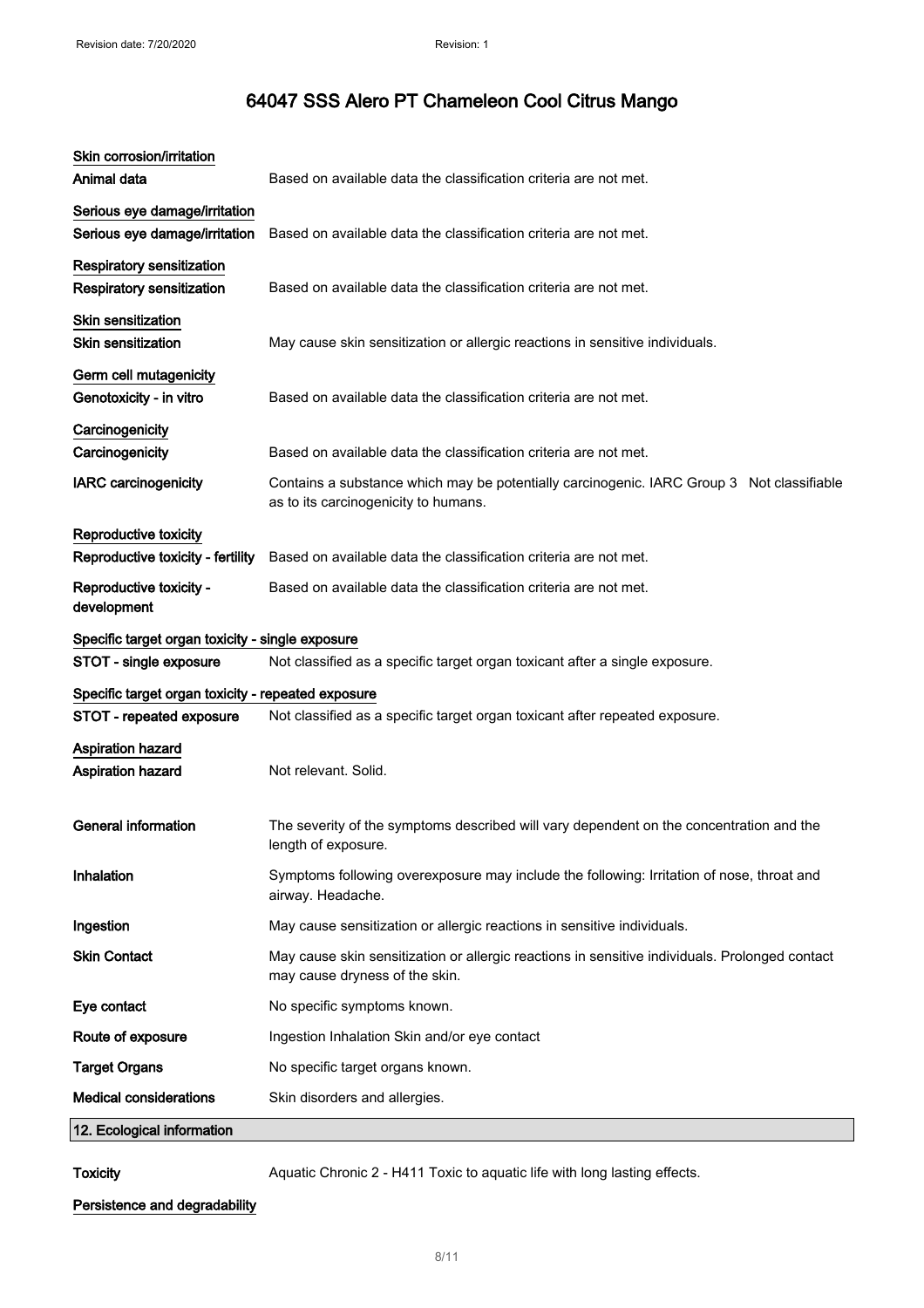|  | 64047 SSS Alero PT Chameleon Cool Citrus Mango |
|--|------------------------------------------------|
|--|------------------------------------------------|

|                                                                    | Persistence and degradability The degradability of the product is not known.                                                                                                                                                                                                                                                                                                                                                                                                                                                                                                                                                                                                                                                                            |
|--------------------------------------------------------------------|---------------------------------------------------------------------------------------------------------------------------------------------------------------------------------------------------------------------------------------------------------------------------------------------------------------------------------------------------------------------------------------------------------------------------------------------------------------------------------------------------------------------------------------------------------------------------------------------------------------------------------------------------------------------------------------------------------------------------------------------------------|
| <b>Bioaccumulative potential</b>                                   |                                                                                                                                                                                                                                                                                                                                                                                                                                                                                                                                                                                                                                                                                                                                                         |
| <b>Bio-Accumulative Potential</b>                                  | No data available on bioaccumulation.                                                                                                                                                                                                                                                                                                                                                                                                                                                                                                                                                                                                                                                                                                                   |
| <b>Partition coefficient</b>                                       | Not determined.                                                                                                                                                                                                                                                                                                                                                                                                                                                                                                                                                                                                                                                                                                                                         |
| Mobility in soil                                                   |                                                                                                                                                                                                                                                                                                                                                                                                                                                                                                                                                                                                                                                                                                                                                         |
| <b>Mobility</b>                                                    | No data available.                                                                                                                                                                                                                                                                                                                                                                                                                                                                                                                                                                                                                                                                                                                                      |
| Other adverse effects                                              |                                                                                                                                                                                                                                                                                                                                                                                                                                                                                                                                                                                                                                                                                                                                                         |
| Other adverse effects                                              | None known.                                                                                                                                                                                                                                                                                                                                                                                                                                                                                                                                                                                                                                                                                                                                             |
| 13. Disposal considerations                                        |                                                                                                                                                                                                                                                                                                                                                                                                                                                                                                                                                                                                                                                                                                                                                         |
| Waste treatment methods                                            |                                                                                                                                                                                                                                                                                                                                                                                                                                                                                                                                                                                                                                                                                                                                                         |
| <b>General information</b>                                         | The generation of waste should be minimized or avoided wherever possible. Reuse or recycle<br>products wherever possible. This material and its container must be disposed of in a safe<br>way. Disposal of this product, process solutions, residues and by-products should at all times<br>comply with the requirements of environmental protection and waste disposal legislation and<br>any local authority requirements. When handling waste, the safety precautions applying to<br>handling of the product should be considered. Care should be taken when handling emptied<br>containers that have not been thoroughly cleaned or rinsed out. Empty containers or liners<br>may retain some product residues and hence be potentially hazardous. |
| Disposal methods                                                   | Dispose of surplus products and those that cannot be recycled via a licensed waste disposal<br>contractor. Waste, residues, empty containers, discarded work clothes and contaminated<br>cleaning materials should be collected in designated containers, labeled with their contents.<br>Incineration or landfill should only be considered when recycling is not feasible.                                                                                                                                                                                                                                                                                                                                                                            |
| 14. Transport information                                          |                                                                                                                                                                                                                                                                                                                                                                                                                                                                                                                                                                                                                                                                                                                                                         |
| General                                                            | The product is not covered by international regulations on the transport of dangerous goods<br>(IMDG, IATA, DOT).                                                                                                                                                                                                                                                                                                                                                                                                                                                                                                                                                                                                                                       |
| <b>UN Number</b>                                                   |                                                                                                                                                                                                                                                                                                                                                                                                                                                                                                                                                                                                                                                                                                                                                         |
| UN No. (International)                                             | Not applicable.                                                                                                                                                                                                                                                                                                                                                                                                                                                                                                                                                                                                                                                                                                                                         |
| UN No. (DOT)                                                       | Not applicable.                                                                                                                                                                                                                                                                                                                                                                                                                                                                                                                                                                                                                                                                                                                                         |
| UN proper shipping name                                            |                                                                                                                                                                                                                                                                                                                                                                                                                                                                                                                                                                                                                                                                                                                                                         |
| Proper shipping name<br>(International)                            | Not applicable.                                                                                                                                                                                                                                                                                                                                                                                                                                                                                                                                                                                                                                                                                                                                         |
| Proper shipping name (DOT)                                         | Not applicable.                                                                                                                                                                                                                                                                                                                                                                                                                                                                                                                                                                                                                                                                                                                                         |
| Transport hazard class(es)                                         |                                                                                                                                                                                                                                                                                                                                                                                                                                                                                                                                                                                                                                                                                                                                                         |
| <b>Transport Labels</b><br>(International)                         | No transport warning sign required.                                                                                                                                                                                                                                                                                                                                                                                                                                                                                                                                                                                                                                                                                                                     |
| <b>DOT transport labels</b><br>No transport warning sign required. |                                                                                                                                                                                                                                                                                                                                                                                                                                                                                                                                                                                                                                                                                                                                                         |
| Packing group                                                      |                                                                                                                                                                                                                                                                                                                                                                                                                                                                                                                                                                                                                                                                                                                                                         |
| Packing group (International)                                      | Not applicable.                                                                                                                                                                                                                                                                                                                                                                                                                                                                                                                                                                                                                                                                                                                                         |
| DOT packing group                                                  | Not applicable.                                                                                                                                                                                                                                                                                                                                                                                                                                                                                                                                                                                                                                                                                                                                         |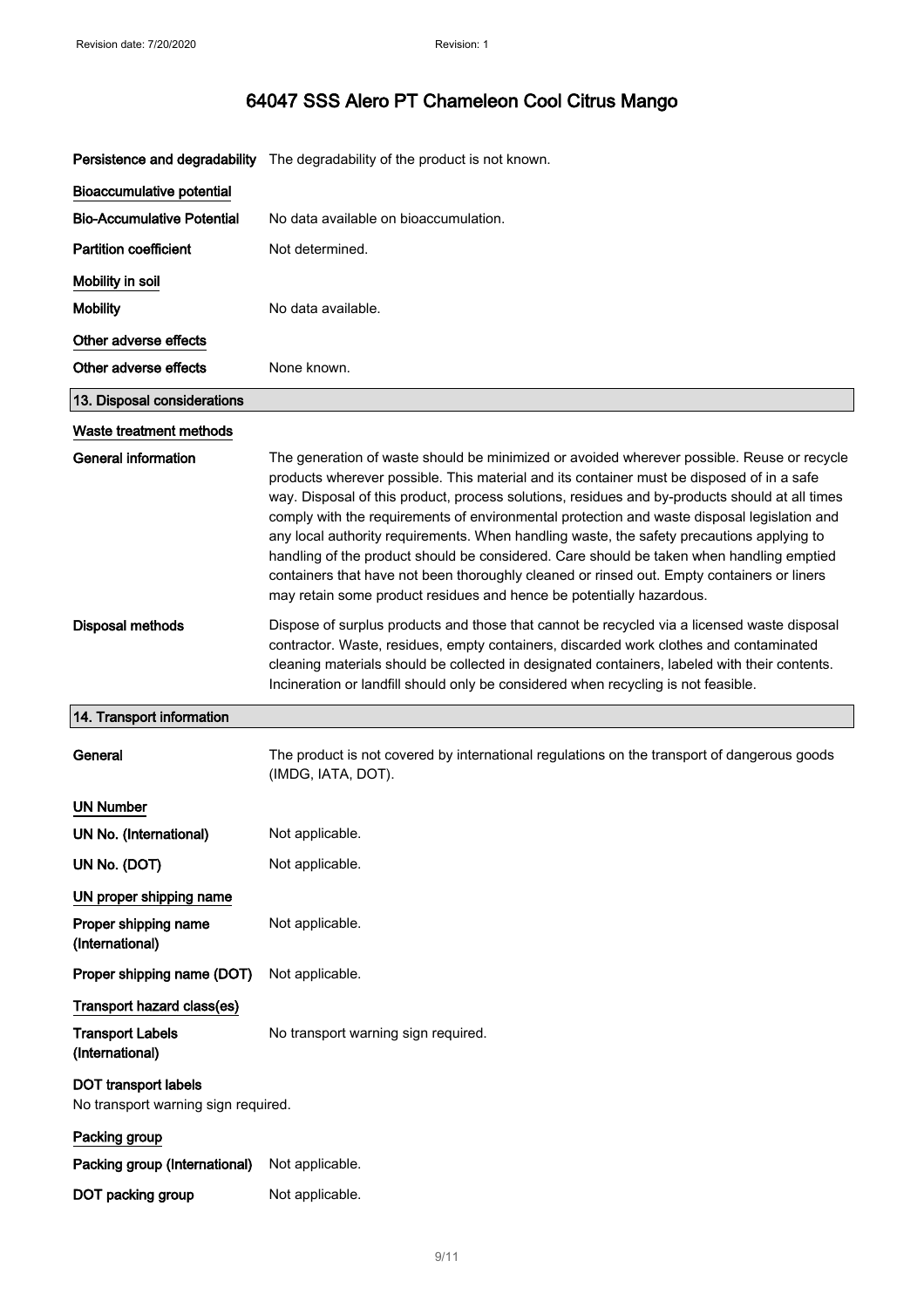#### Environmental hazards

Environmentally Hazardous Substance No.

#### Special precautions for user

Not applicable.

DOT reportable quantity Not applicable. DOT TIH Zone Not applicable.

#### Transport in bulk according to Not applicable. Annex II of MARPOL 73/78 and the IBC Code

15. Regulatory information

#### US Federal Regulations

#### SARA Section 302 Extremely Hazardous Substances Tier II Threshold Planning Quantities

None of the ingredients are listed or exempt.

#### CERCLA/Superfund, Hazardous Substances/Reportable Quantities (EPA)

None of the ingredients are listed or exempt.

#### SARA Extremely Hazardous Substances EPCRA Reportable Quantities

None of the ingredients are listed or exempt.

#### SARA 313 Emission Reporting

None of the ingredients are listed or exempt.

#### CAA Accidental Release Prevention

None of the ingredients are listed or exempt.

#### FDA - Essential Chemical

None of the ingredients are listed or exempt.

#### FDA - Precursor Chemical

None of the ingredients are listed or exempt.

#### SARA (311/312) Hazard Categories

None of the ingredients are listed or exempt.

#### OSHA Highly Hazardous Chemicals

None of the ingredients are listed or exempt.

#### US State Regulations

California Proposition 65 Carcinogens and Reproductive Toxins None of the ingredients are listed or exempt.

#### California Air Toxics "Hot Spots" (A-I)

None of the ingredients are listed or exempt.

#### California Air Toxics "Hot Spots" (A-II)

None of the ingredients are listed or exempt.

#### California Directors List of Hazardous Substances

The following ingredients are listed or exempt: